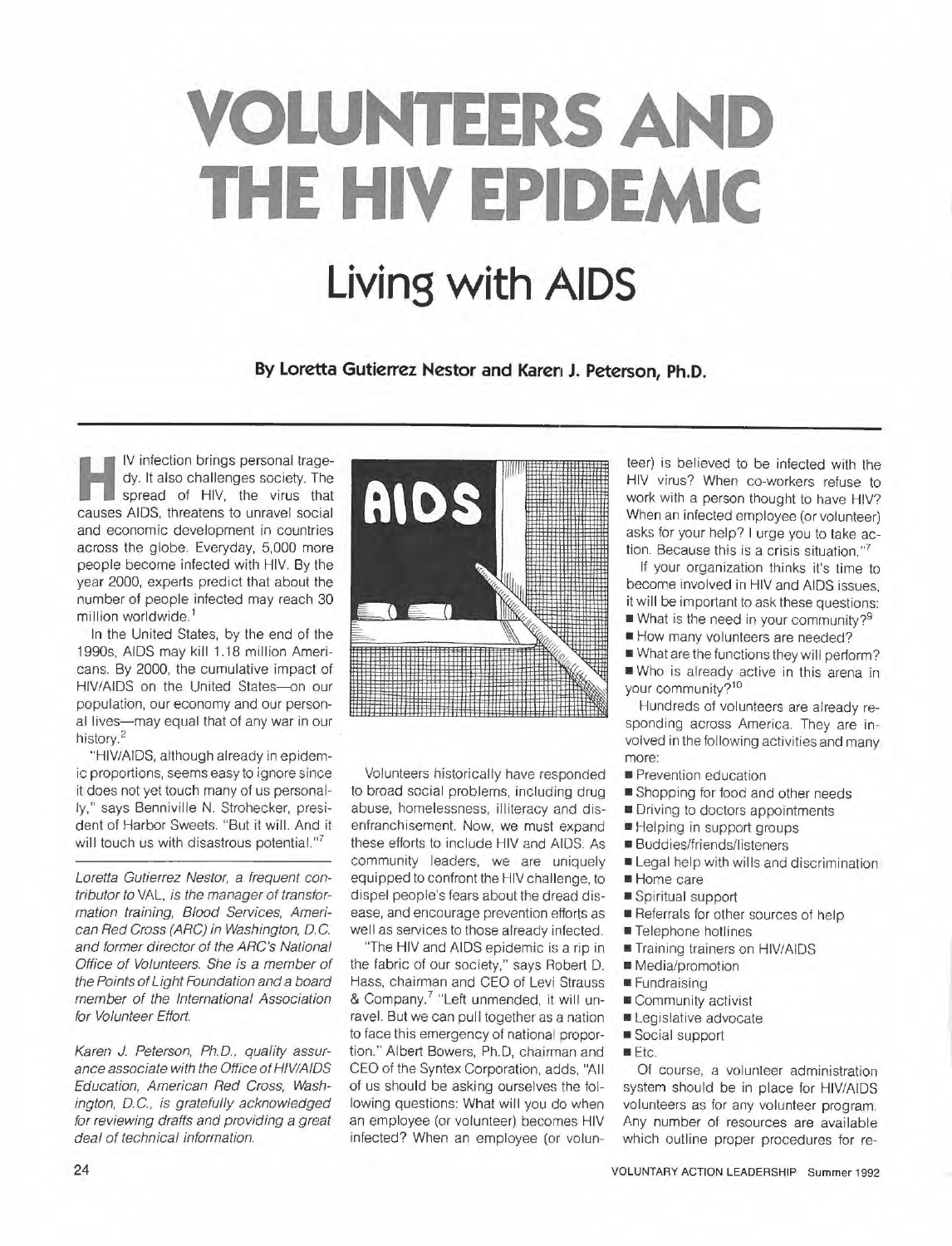cruitment, orientation, training, retention, record-keeping and recognition.

Volunteers and volunteer administrators face added challenges in helping people with HIV/AIDS. There are two major ones: First, volunteers must learn to serve people with a new and unfamiliar disease-to treat and comfort people with HIV/AIDS



**Buddies/friends/listeners.** 

who face great suffering and possibly death, and to provide information, treatment and solace to others infected with the disease but show few or no clinical symptoms.

Second, volunteers must provide this help while coping with their own fears and pain in caring for people who do not get well or whose outcome is uncertain. Adding to the strain is the need to be especially mindful of behaving respectfully and sensitively toward individuals who some consider to be social pariahs. Caring for people who have developed AIDS can be emotionally threatening to volunteers. Specifically, problems arise from the following:<sup>4</sup>

1. Although much is known about the special circumstances under which HIV is transmitted, some volunteers unfamiliar with this evidence may still consider caring for people with HIV or AIDS as potentially threatening to themselves and their families. (Risk to them is very low, as has been shown by studies of health care workers and family members who have had close contact with HIV-infected patients.)

2. As noted, special emotional stamina is needed to care for people infected with HIV who, in what should be the prime of life or in any age group, may be rapidly deteriorating and dying.

3. Some people with AIDS get very sick

and place unusual burdens on paid and volunteer staff because of the intensity of their physical and emotional needs. Many with AIDS go through the "roller coaster" phenomenon. In other words, not all who have developed AIDS are always sicktheir health goes up and down with opportunistic infections and their treatment. Some caregivers may become overtaxed, fatigued and overwhelmed by the intensive care required by people with AIDS.

# **GET THE FACTS**

# **HIV/AIDS is spread.by:**

■ Sexual contact involving the exchange of blood, semen or vaginal secretions

■ Sharing contaminated needles or syringes

■ Infected mothers to their children before or after birth

■ Blood transfusions. (The risk of becoming infected through a blood transfusion is now very low. Since 1985 blood centers have tested all donated blood. Any blood testing positive for HIV antibodies is destroyed.)

#### **HIV is NOT spread by:**  ■ **Donating blood**

■ Casual contact, such as hugging, **hand shaking and "social" kissing**  ■ Use of **public bathrooms** or swim-

- **ming pools**
- **Sneezing, coughing or spitting**

■ **Dishes, food or beds used by an infected person** 

- **Mosquitoes or other insects**
- **Pets**

**(Source: American Red Cross, Washington, D.C.)** 

4. Perceptions founded on fears and incomplete information about people with HIV or the risk of contracting HIV may impair a volunteer's ability to care for individuals. (Though many who become volunteers, such as family members or friends, have a strong commitment-beyond fear. Many volunteers are committed to the larger societal health issue, and want only to serve and share their love with others.)

5. Some people with HIV/AIDS are infants and children whose uncertain future can be especially emotionally draining for paid and volunteer staff. Since some of these children have been abandoned by the parents, paid and volunteer staff are likely to feel an added sense of responsibility for nurturing them.

6. Paid and volunteer staff must deal with families and other loved ones who may be under stress that is even more severe than that usually faced by those close to dying patients. With a thorough understanding of these problems, paid and volunteer staff can play a critical role in effecting the psychological outcome for people with HIV.

# **People with HIV as Volunteers6**

In HIV work, the boundaries between providers and receivers of service sometimes become blurred. A rich resource of skill and willing volunteers to consider lies in the over 1 million people living with HIV, according to Irene K. Wysocki, director of volunteer services of the San Francisco AIDS Foundation. They offer first-hand personal experience, enormous talent and an extraordinary motivation to help others. As volunteers they become role models for other people infected with HIV.

While people with HIV may be unable to maintain a full work schedule, they are nonetheless productive and can often provide substantial volunteer hours. Many are also young, well-educated and professionally trained. Many want to make a meaningful contribution to society-not only as a way to reciprocate the love and understanding they have encountered in their lives, but also to counter the feelings



**Fundraisers.** 

of frustration and powerlessness that often accompany a potentially fatal disease.<sup>6</sup>

According to Wysocki, there are many effective ways to recruit these volunteers. For example:

■ Contact the HIV/AIDS agencies in your area and, if they publish a newsletter, ask them to mention the volunteer opportuni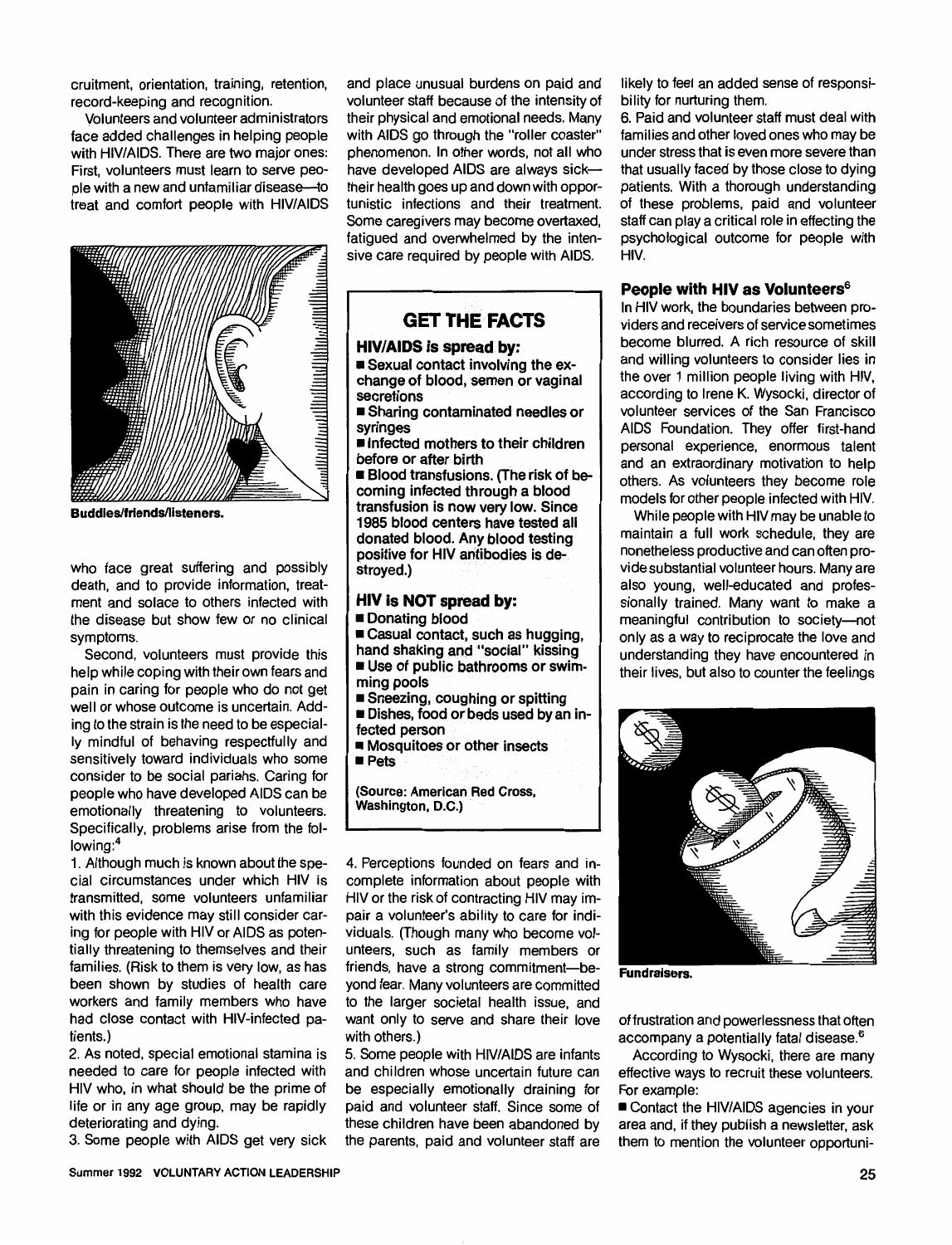ties that exist at your agency.

■ Speak with these agencies' volunteer managers and inform them of your needs; not only could these managers refer volunteers who have decided they would rather not work in HIV/AIDS, but you also might be able to "share" volunteers who have a lot of hours to donate but who will



**Support Groups.** 

burn out if they allocate their time solely to HIV and AIDS.

■ Place a classified ad or listing in the local gay press or in HIV/AIDS-related publications, as well as Latino, African American or general community publications.

■ Post a notice on bulletin boards at the public health department, hospitals, clinics, the social services department, churches, synagogues and other places of worship, and HIV/AIDS service organizations in your area. Involvement of people with HIV or AIDS not only will enhance the acceptance and civic pride of the individuals, but also will do much to broaden the definition and value of volunteerism in this country.<sup>6</sup>

# **Cultural Diversity and HIV/AIDS**

Some culturally diverse urban areas {which include experienced and recovering drug users as well as some gay and ethnic communities) have been hit particularly hard, such as New York, San Francisco and Los Angeles. Though African Americans and Latinos make up about one fifth of the population, they make up nearly half of the diagnosed AIDS cases in America. HIV has struck these groups in disproportionate numbers. Three times more African American babies and one and a half times more Latino babies than white are born with HIV/AIDS.<sup>2</sup> It is especially important to involve culturally di-

# **HIV/AIDS VOLUNTEERS DOs AND DON'Ts <sup>11</sup>**

# **By Loretta Gutierrez Nestor**

#### **DOs**

- Have organizational policies on HIV and AIDS.
- Educate yourself and others.

■ Define expectations of volunteers and write job descriptions.

- Keep confidentiality of people with HIV and AIDS.
- Make resources available.
- Dispel myths.
- Avoid burnout-take care of yourself.

■ Realize that you may not be suited for this type of volunteer work.

■ Comply with Americans with Disability Act.

■ Operate with complete integrity. ■ Know that you will encounter some controversy.

■ Give hugs to HIV-infected people who want them, be sensitive to those who don't.

# **DON'Ts**

■ Don't refer to people with HIV or AIDS as victims.

■ Don't give medical advice if you are not qualified.

■ Don't make promises you can't keep.

- Don't deny your own fear and pain.
- Don't let bias and prejudice get in the way.

■ Don't contribute to myths and rumors about HIV or AIDS-get the facts.<sup>3</sup>

■ Don't discriminate against or stigmatize people with HIV or AIDS.

■ Don't deprive people with HIV or AIDS of the opportunity to volunteer.

■ Don't say you're open-minded when your actions reflect something different.

■ Don't avoid people with HIV or **AIDS.** 

■ Don't be afraid to talk about the disease.

(Some items adapted from Simple Acts of Kindness: Volunteering in the Age of A/Os, published by United Hospital Fund, New York, **N.Y.)** 

verse people as volunteers. It is also important to provide materials in appropriate languages for your specific target groups and to provide cultural sensitivity training to volunteers who have little experience dealing with people of color.



**Advocates.** 

#### **Partnerships Needed**

The volunteer community cannot do this alone. "We need partners," said Levi Strauss Chairman and CEO Robert D. Hass. "It will take corporate effort-federal, state and local governments, business, labor, our educational institutions, the religious community, health care professionals, and private citizens working together. Men and women have a responsibility to their fellow human beings not to abandon or discard them when they most need our care and concern. It's not someone else's fight. It's ours. We have the resources to do it. We have the ability to make a difference.



The question is, do we have the will?" $7$ 

"AIDS challenges every segment of society," according to Admiral James D. Watkins (Ret.), secretary of the Department of Energy and former chairman of the